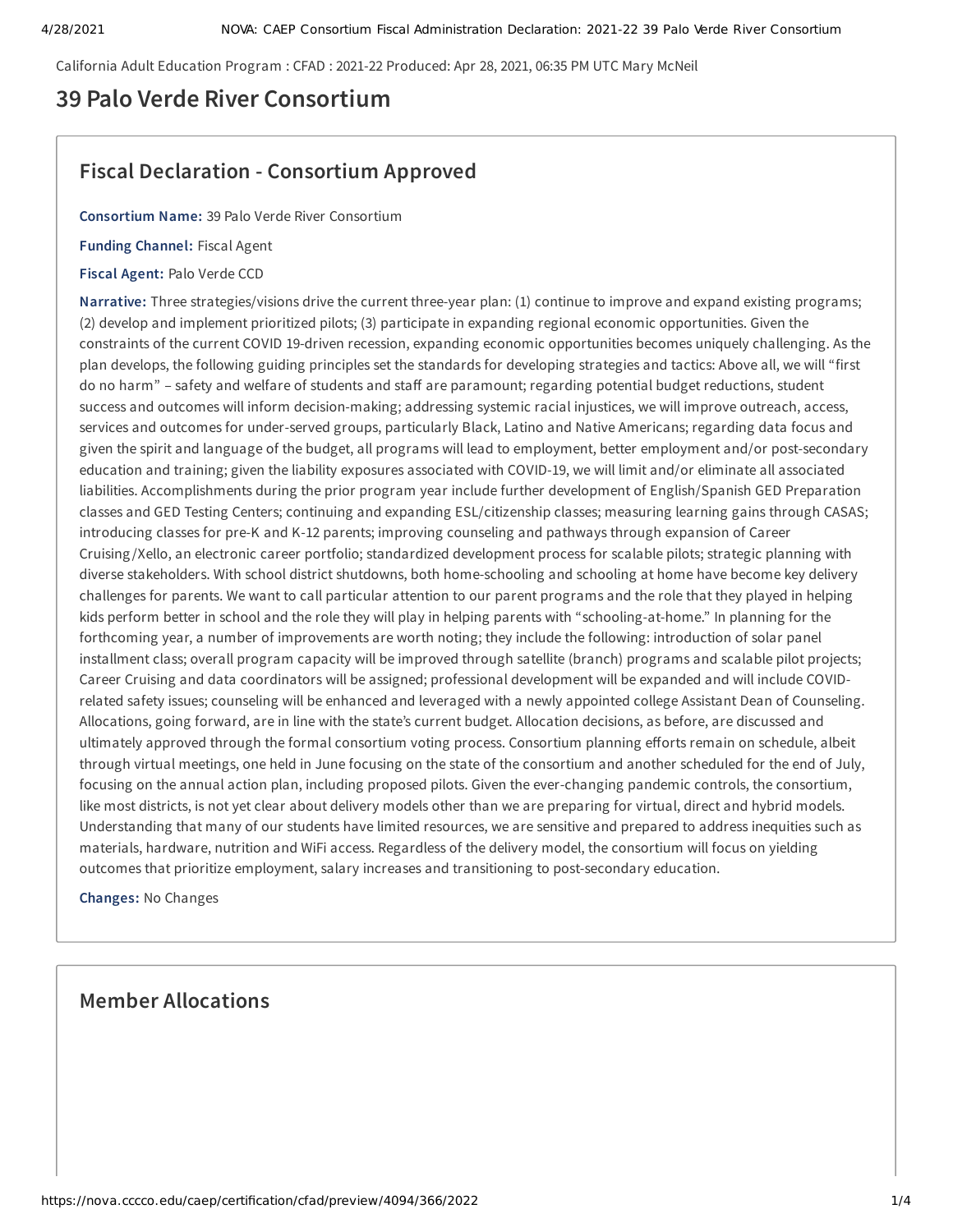| Member Name                       | $(2021-22)$ | $(2020-21)$ | $(2019-20)$ |
|-----------------------------------|-------------|-------------|-------------|
| Palo Verde CCD                    | \$845,126   | \$851,704   | \$834,250   |
| <b>Total Allocated to Members</b> | \$845,126   | \$851,704   | \$834,250   |
| <b>Total CAEP Funds</b>           | \$845,126   | \$832,637   | \$832,637   |
| <b>Total Remaining</b>            | \$0         | $$-19,067$  | $$-1,613$   |

## **Member Agencies**

| <b>Member Agency</b> | Member Type             | Contact          | Phone                    |
|----------------------|-------------------------|------------------|--------------------------|
| Palo Verde CCD       | <b>District</b>         | Ms. Lale Cilenti | (760) 326-5033           |
| Needles Unified      | Unified School District | Dr. Mary McNeil  | (760) 326-3891           |
| Palo Verde Unified   | Unified School District | Tracie Kern      | (760) 922-4164 ext: 1239 |

# **Certification & Assurances**

By clicking "Approve" on the approval cards below, you are certifying the CFAD as well as confirming that you and ALL consortium members agree to the Assurances listed below.

### **Assurances**

 $\bullet$ 

### **Membership & Decision-Making**

- I certify that any community college district, school district, or county office of education, or any joint powers authority consisting of community college districts, school districts, county offices of education, or a combination of these, located within the boundaries of the adult education region shall be permitted to join the consortium as a member (EC 84905 (a) (b). (See Membership Box above).
- I certify that only members as described above (and in EC 84905) are allowed to join my consortium as members and participate in decision making and approvals whether in a public meeting, or via the NOVA planning, budgeting & expense reporting system.
- I certify that as a condition of joining a consortium, as a member, I shall commit to reporting any funds (as described in EC 84916) available to that member for the purposes of education and workforce services for adults and the uses of those funds through the annual Program Area exercise in NOVA for reporting leveraged funds, and instructional hours.
- I certify that as a member of the consortium my district shall be represented only by an official designated by the governing board of the member (EC 84905 (c)).
- I certify that as a member of the consortium, I shall participate in any decision made by the consortium (EC 84905 (d)(1)  $(A)).$
- I certify that all decision made by the consortium and its members is final (EC 84905 (d)(1)(F)).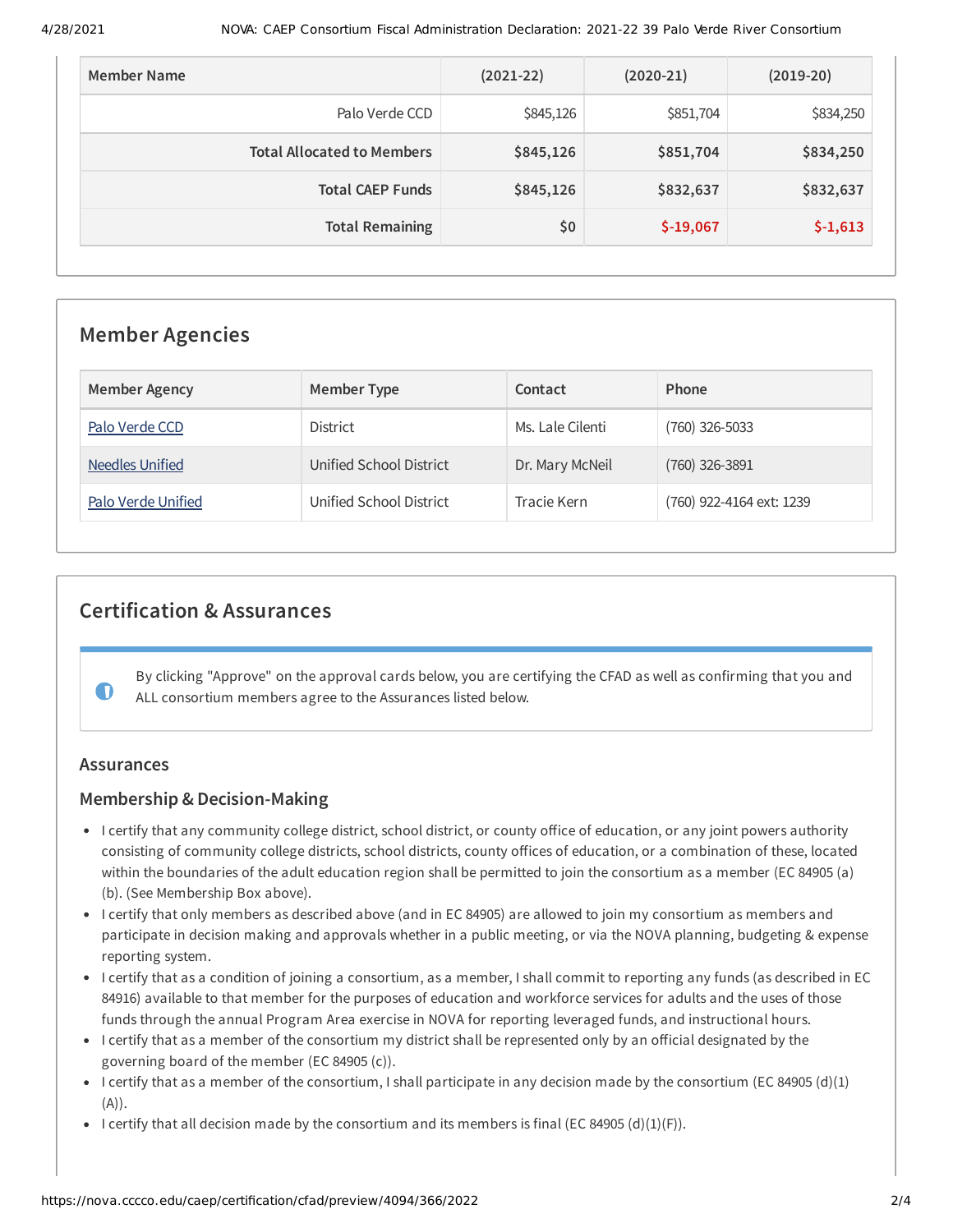I certify that I will adhere to the consortium rules and procedures and, as agreed upon by the consortium members, to any additional by-laws, charters, etc.

### **Public Meetings**

- I certify that a proposed decision is considered at an open, properly noticed public meeting of the consortium at which members of the public may comment (EC 84905  $(d)(1)(B)$ ).
- I certify that the consortium has provided the public with adequate notice of a proposed decision and considered any comments submitted by members of the public, and any comments submitted by members of the public have been distributed publicly (EC 84905  $(d)(1)(C)$ ).
- I certify that the consortium has requested comments regarding a proposed decision from other entities located in the adult education region that provide education and workforce services for adults (EC 84905 (d)(1)(D)(i)).
- I certify that the consortium has requested comments regarding a proposed decision from other entities located in the adult education region that provide education and workforce services for adults (EC 84905 (d)(1)(D)(i)).
- I certify that the consortium has considered input provided by pupils, teachers employed by local educational agencies, community college faculty, principals, administrators, classified staff, and the local bargaining units of the school districts and community college districts before it makes a decision (EC 84905 (d)(1)(E)).
- I certify that in addition to the meeting requirements listed in EC 84905, and as agreed upon by the consortium members, that I will follow the public meeting requirements listed in the Ralph M. Brown Act as the Brown Act applies to the governing body of any "local body created by state or federal statute." (Ed. Code, section 54952.)

### **Reporting Requirements**

- I certify that I will participate in completing and updating any consortium long range and/or short range planning efforts and/or budget work plans (EC 84906, 84914(a)).
- I certify that all CAEP expenses have been expended in the CAEP seven program areas, and services provided are consistent with the 3-year plan, the annual plan, and my district's work plan & budget as submitted in NOVA (EC 84913 (1-7), 84906, 8914(a)).
- I certify that my expenditures of CAEP funds match the objectives/activities included in the annual plan and the member work plan (EC 84906, 84914(a)).
- I certify that my expenditures of CAEP funds adhere to the allowable uses of funds as identified in the CAEP Fiscal Management Guide.
- I certify that I will report student level enrollment data and outcomes as prescribed by the State CAEP Office (EC 84920).
- I certify that I will share financial expenditure and progress reports with the members of my regional consortium.
- I certify that I understand that as a member if I do not meet any of these items I have certified, I will be deemed an ineffective member which may result in a loss or reduction of CAEP funding (EC 84914(b)).
- I certify that all CAEP expenses have been expended only for the education of persons 18 years of age or older (EC 84901(a)).

### **Needles Unified - Member Representative**

**Mary McNeil** [mary\\_mcneil@needlesusd.org](mailto:mary_mcneil@needlesusd.org) (760) 326-3891

**Lale Cilenti** Dean, Needles Center [lale.cilenti@paloverde.edu](mailto:lale.cilenti@paloverde.edu) (760) 326-5033

Approved by Dr. Mary McNeil